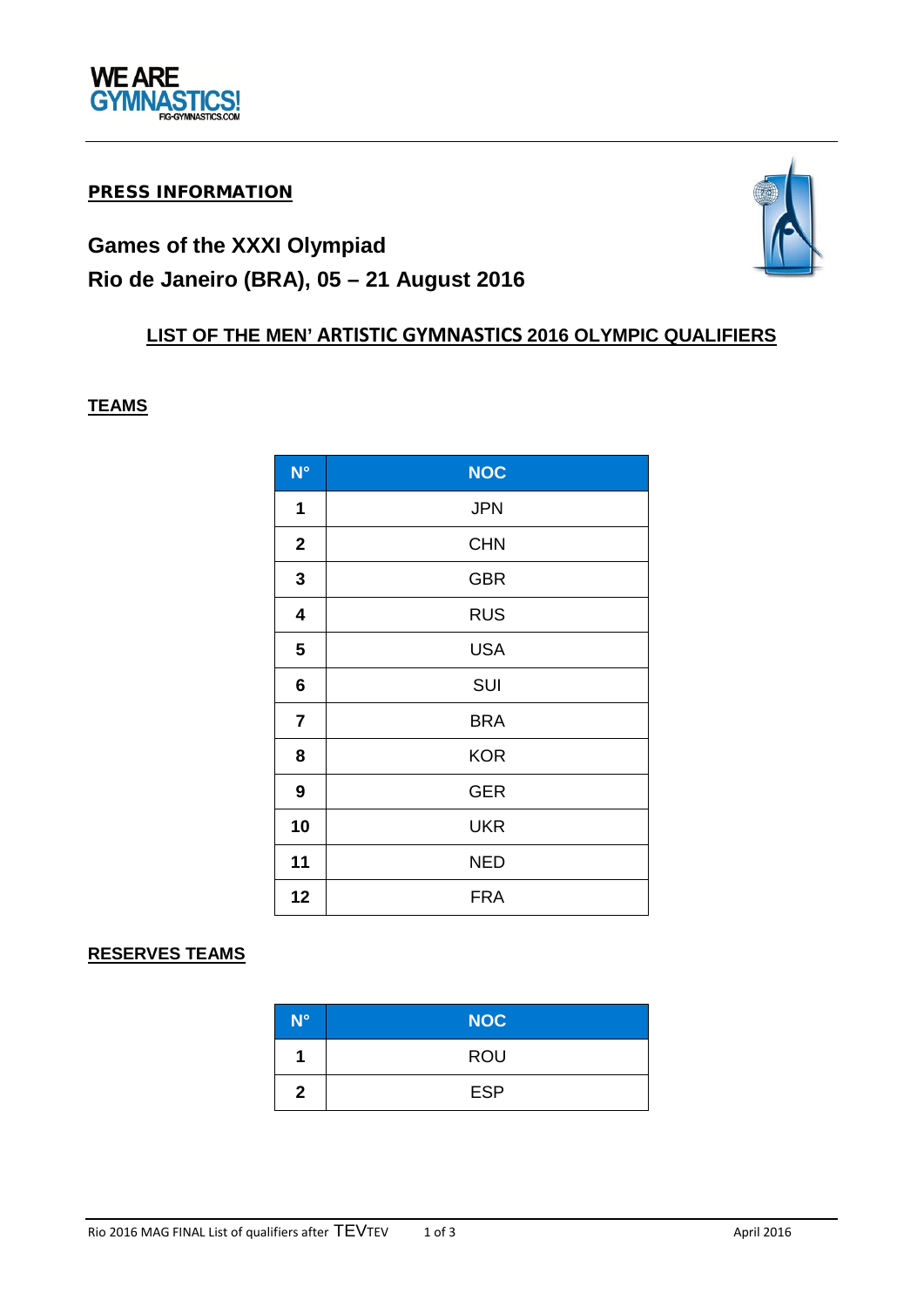

## **INDIVIDUALS**

| $N^{\circ}$ | <b>NOC / GYMNASTS</b>                                  | $N^{\circ}$ | <b>NOC / GYMNASTS</b>                         |
|-------------|--------------------------------------------------------|-------------|-----------------------------------------------|
| 61          | ZAPATA SANTANA,<br>Rayderley Miguel (ESP)              | 80          | <b>ROU</b>                                    |
| 62          | MERDINYAN, Harutyun (ARM)                              | 81          | KIRMES, Oskar (FIN)                           |
| 63          | PETROUNIAS, Eleftherios (GRE)                          | 82          | EDALLI, Ludovico (ITA)                        |
| 64          | RI, Se Gwang (PRK)                                     | 83          | <b>SKJERAHAUG, Stian (NOR)</b>                |
| 65          | DRAGULESCU, Marian (ROU)                               | 84          | JESSEN, David (CZE)                           |
| 66          | STEPKO, Oleg (AZE)                                     | 85          | <b>TVOROGAL, Robert (LTU)</b>                 |
| 67          | LARDUET, Manrique (CUB)                                | 86          | PHAM, Phuoc Hung (VIE)                        |
| 68          | CALVO MORENO, Jossimar<br>Orlando (COL) OR             | 87          | GEORGIOU, Marios (CYP)                        |
|             | SANDOVAL AFANADOR, Javier<br>(COL)                     |             |                                               |
| 69          | CORRAL, Daniel (MEX) OR<br>CERDA GASTELUM, Kevin (MEX) | 88          | BEHAN, Kieran (IRL)                           |
| 70          | LIKHOVITSKIY, Andrey (BLR)                             | 89          | MARAS, Vlasios (GRE)                          |
| 71          | SHATILOV, Alexander (ISR)                              | 90          | PALMA SIMÕES, Gustavo (POR)                   |
| 72          | ARICAN, Ferhat (TUR)                                   | 91          | KOUDINOV, Mikhail (NZL)                       |
| 73          | <b>ESP</b>                                             | 92          | PATTERSON, Ryan (RSA)                         |
| 74          | DAVTYAN, Artur (ARM)                                   | 93          | GONZALEZ, Tomas (CHI)                         |
| 75          | LERU, Randy (CUB)                                      | 94          | KARDOS, Botond (HUN) OR<br>HIDVEGI, Vid (HUN) |
| 76          | UDE, Filip (CRO)                                       | 95          | LEE, Chih Kai (TPE)                           |
| 77          | <b>BEL</b>                                             | 96          | BOURGUIEG, Mohamed Abdeldjalil (ALG)          |
| 78          | PAKHNYUK, Petro (AZE)                                  | 97          | <b>CAN</b>                                    |
| 79          | FOKIN, Anton (UZB)                                     | 98          | <b>Tripartite Commission Invitation Place</b> |

**ROU**